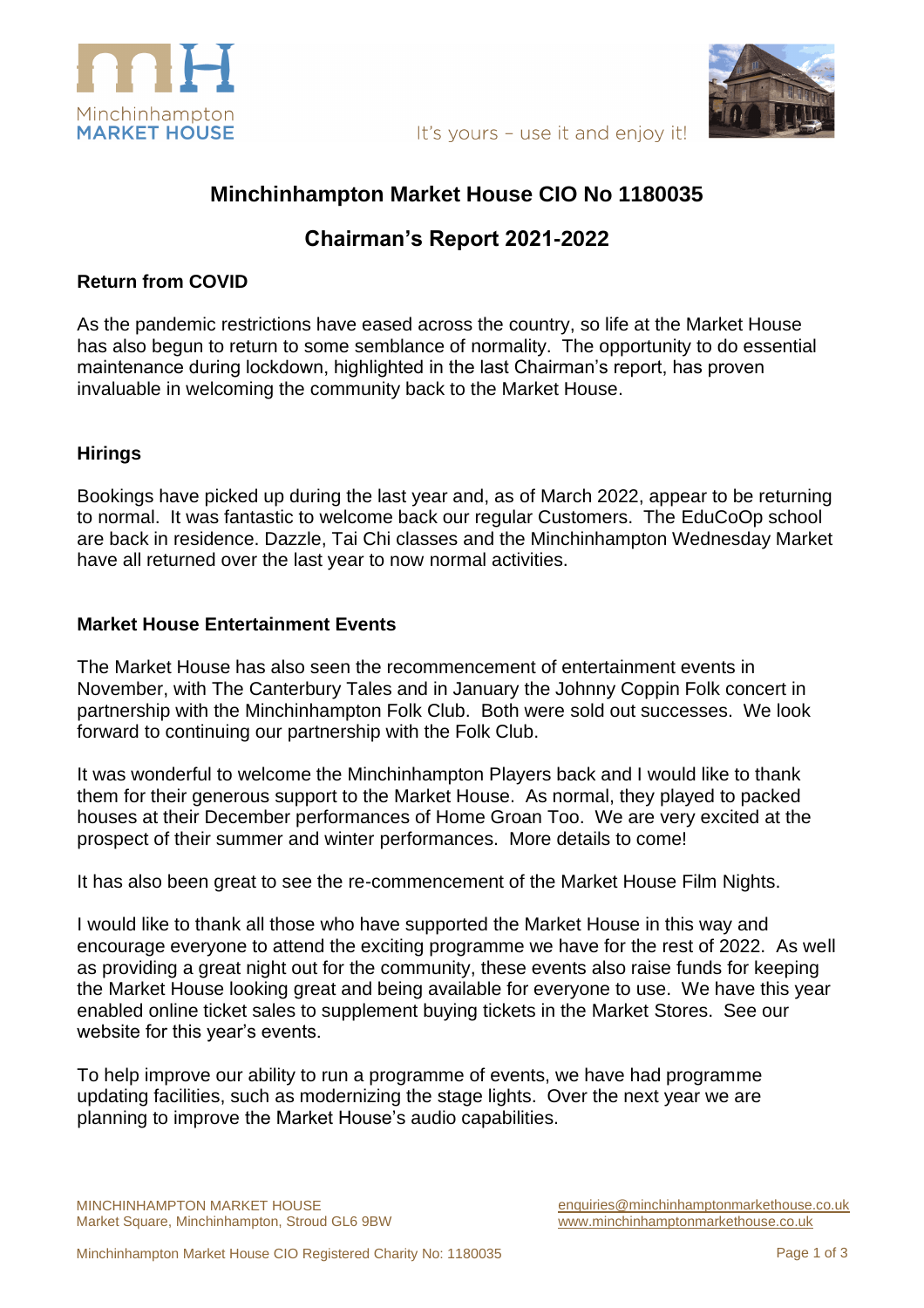## **Fund Raising**

A huge thank you for all those who have raised funding to support the Market House. The October Quiz Night and proceeds from book sales are very much appreciated and really show the community's support.

The pandemic has affected the nature and size of grant giving organisations to charities such as the Market House. Understandably, much focus has been on support people impacted by COVID and this has constrained the funding available to the Market House. We have also seen an emphasis on wider social value priorities. I believe that this will benefit the Market House, as our primary purpose is to be at the heart of the community. The more the community uses the Market House the greater our ability will become to successfully request grant funding.

Notwithstanding this difficult environment I must give special thanks to Tim Mowat, who has been really very successful in raising appeal funding for the Market House. Over the last year our efforts have been focused on raising the funding to restore and develop the Market House undercroft. Through Tim's excellent work we have nearly reached our funding target, and we will discuss and vote to make up the balance for the initial work using the ACRE managed DEFRA Rural Community Buildings Loan Fund. However we still need to raise additional appeal funding.

I would like to take this opportunity to thank the Minchinhampton Parish Council for their continuing support of the Market House during the 2021-2022 year. As a committee we understand the pressures and priorities the Council faces and are hugely appreciative of the grant given to the Market House that goes towards the day to day running of this important community property.

#### **Restoring and Developing the Undercroft**

Following the very supportive public consultation the Management Committee have been refining the project to restore and develop the undercroft. Details can be found on the Market House website.

We decided to phase the project due to needing more time to raise funding, but in essence the relaying of the undercroft flagstones will begin around Easter 2022. This will include providing better power and lighting, thereby improving access and making it a more useable space for hiring. I have already reported our intention to vote on making up the shortfall of funding using the DEFRA loan fund.

The second phase will be to preserve the unique aspects of the railings whilst also making some removeable when better access to the undercroft is needed. We have yet to set a date for this subsequent activity as we are actively raising the necessary funding. Anyone wanting to know more, or offers of help and donations, please get in touch with Tim Mowat.

In January 2022 we began the preliminary work, digging 4 archeological test pits. The remains of some of the original Tudor cellars were found and it was fascinating to see the foundations to the Market House. The full archeological survey report can be found on the Market House website.